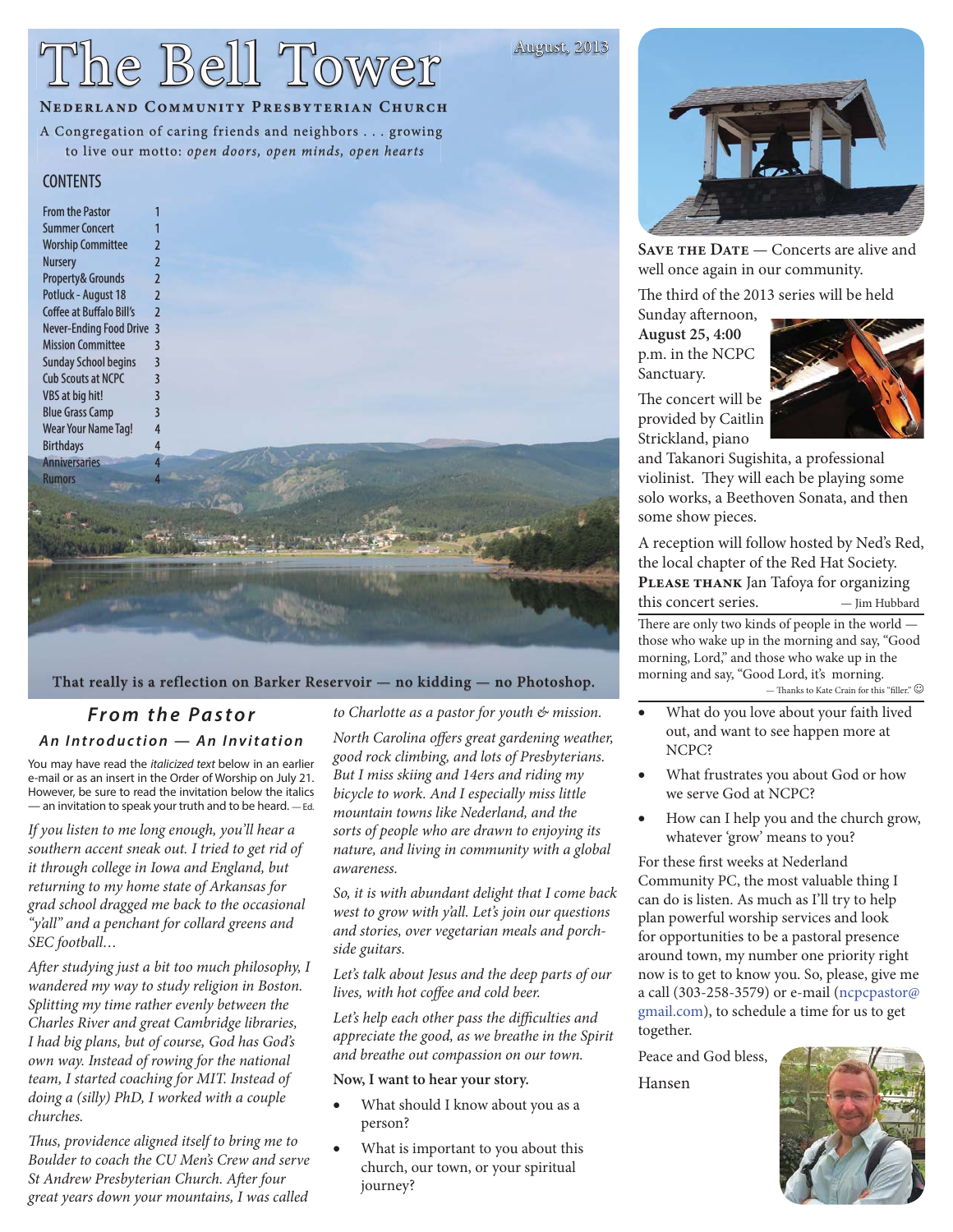#### **Worship Committee — Emily Haynes**



*The musicians on Sunday, July 21st — From left: Daniel Herman, Emily Haynes, Livingston Crain, and Luke Harrison*

#### **Nursery for kindergarten and younger**

#### *Introducing . . . Pam North*

I have lived in the area for 23 years, having come from Austin, TX in 1990. I am an artist and a writer/journalist, and was a wildlife rehabilitator in Austin, where I founded an organization that aids orphaned and injured mammals and birds.

I still have a deep interest in wildlife conservation, and the environment. I also taught a successful art/ nature program for kids at a recreation



center there. I have a grown son still living in Austin, who is a computer guru.

Because my father was a civilian employed with the military, we moved often, so I have lived in many places in the United States. The first place I really remember was Denver and the Rocky Mountains, so I always wanted to return. I love living in the mountains.

I enjoy kids, and making them think and be considerate of one another, so that's what I concentrate on in the nursery. They teach me things as well.

*Pop into the nursery sometime to welcome and thank Pam. She's doing a great job with our youngest ones. — Ed.*



**Bring a Can** ... ...if you can. The

Never-Ending Food Drive helps those in need.

Story next page.



**Property and Grounds** — Jim Hubbard A BIG THANK YOU to all who helped to clean up the gardens around the church on July 12th. We had a good turnout.

**Mark your Calendar:** October 19 — One more work day will be needed to get the plants ready for winter. Saturday October 19, 9:00 AM to Noon, is currently being planned for this event. Please set a few hours aside to help keep our beautiful church yard looking good.

#### **DID YOU KNOW**



that Colorado over the READ last several years has ranked 42nd to 49th in Education? With this in mind, we hope for an after school

tutoring program at least two days a week - probably Tuesdays and Thursdays. This would be offered through the Peak to Peak Healthy Communities Project in partnership with the church. It would be offered for grades K through 8th.

Lots of planning is needed to make this happen. If you are interested in helping with this project, then please contact Barbara Hardt (**publisher@themountainear. com** or 303-810-5409).  $\mathbb{G}$ 

We have a special need for tutors and

The choir is always looking for people to participate. We practice at 9 a.m. Sunday morning during the summer. Singers and musicians are always welcome and encouraged to come and join. Would someone (maybe you) like to play the drums? Other instruments? All ages are welcome!

Come help with our worship service

I am planning the worship service schedule for autumn, winter and beyond. I am looking for people who want to greet-usher, serve as liturgist and church elders to help with communion service. Please help with this important participation.

No Experience? Not to worry. We will offer training in the near future. Please consider helping. It takes many hands.



#### **Sunday August 18 . . .**

. . . following the worship service there will be a tasty potluck. Come and welcome

> our new full time pastor, Rev. Hansen Wendlandt.

**All are welcome!** You don't need to bring food to attend and you don't need to attend the

church to come.

Potluck **LUNCHEON** 

So, come on in and enjoy the food, conversation and friendship. Bring a dish if you can. Contact Janet Turnburke if you can help in any way.



A photographer showed up at Buffalo Bill's on August 8<sup>th</sup> and took this shot of all the folks at the NCPC coffee conversation for the future of our church gathered on the front steps. *(Truth be told, he was about 20 minutes late and must have missed them.)*

**Coffee, tea and conversation** — Come, join the ongoing conversation every Thursday morning at 9:00 at Buffalo Bill's. The conversation looks at where we are as a church, where we want to go and how do we begin moving in that direction.

people to read with the youngest children once or twice a week.

*Th ink back to when you were a little one—remember someone reading to you and how much that meant to you—here's an opportunity to pay back and help build those memories in young mind. —Ed.*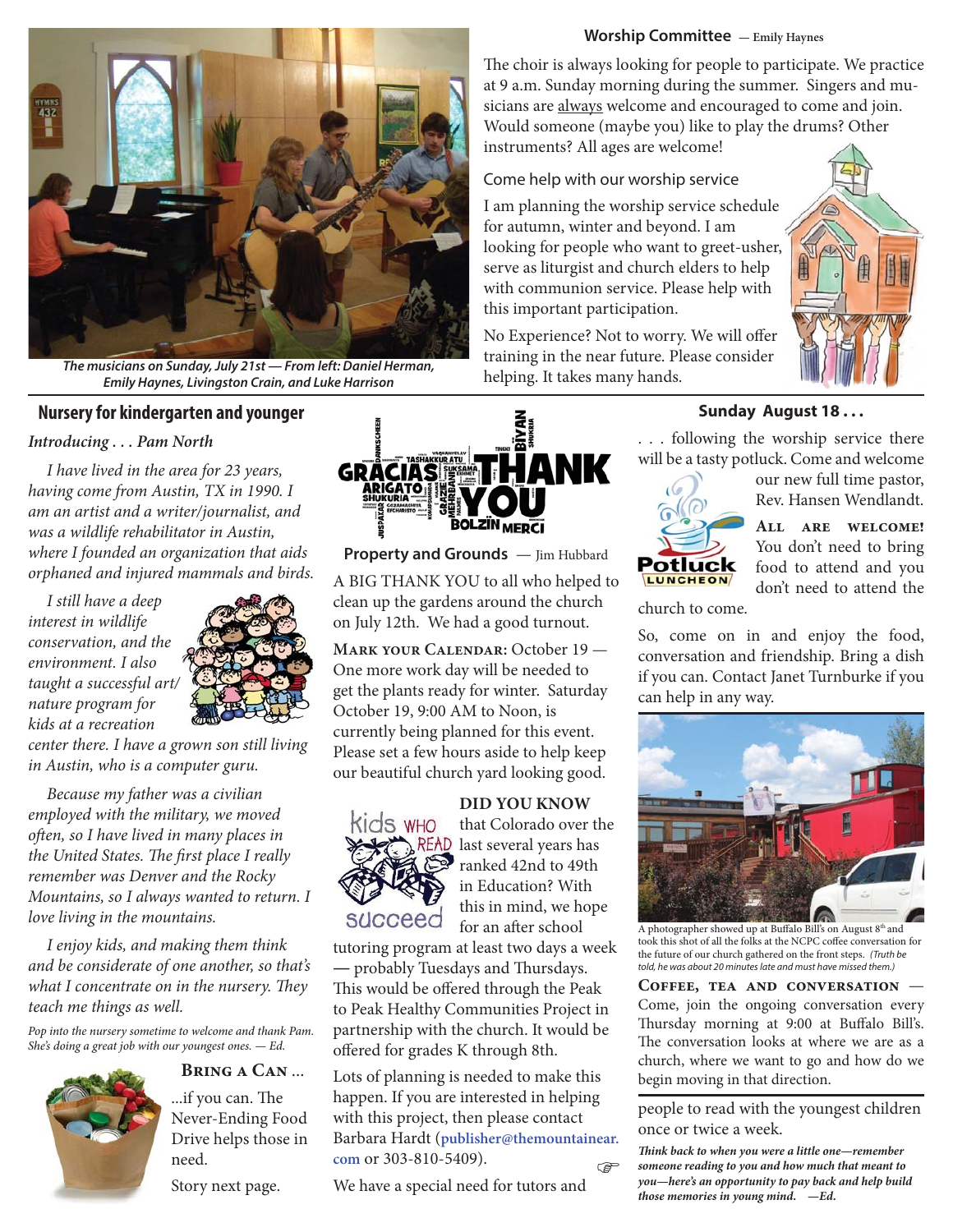

#### **HELP NEEDED!**

The *Never Ending Food Drive* began in July as one way

for NCPC to increase its support of the Nederland Food Pantry (NFP). This expands our food collection support from the first Sunday of each month to every Sunday. Canned meat, tuna fish, and peanut butter are some items needed regularly. Canned food is needed every day and not just Sundays.

The number of people using the Food Pantry has increased. To meet the growing need, the Pantry has expanded its hours: the first and last Thursdays of every month AND every Saturday from 10:00 am to noon.

Your cash donation to the Nederland Food Pantry is especially appreciated. It enables purchasing important items that are not donated. Make checks *payable to NCPC*, with a note in the **memo:** *Food Pantry*. Mail your check to NCPC, PO Box 467, Nederland CO 80466-0467, or place it in the collection plate Sunday morning.

Food and cash donations can be dropped off any time the church is open. You don't need to be a member of NCPC or attend Sunday services to help out those in need. For more information please check the NCPC web site at **http://www. nederlandcpc.org** — Dennis Whalen

# Persistent Hunger

**Cub Scouts** will again be using space at the church for meetings during the school year.

A complete schedule will be handed in by September 1, 2013 that will include meeting times and days. I believe it will follow last year's schedule of Tuesdays and Thursdays.

**IF YOU HAVE** a child interested in Cub Scouts please contact Barbara Hardt at publisher@themountainear.com or 303-810-5409. — Barbara Hardt

#### **Mission Committee Update** ― Dennis Whalen

The Mission Committee has been busy. First, a Nederland Food Pantry Board of Directors was established to provide better oversight of the Food Pantry and The Emergency Food Assistance Program (TEFAP) managed by the USDA.

This opens increased opportunities for monetary grants and it helps Chris Current, Executive Director of the Food Pantry, with the fund raising and administrative tasks. The establishment of this Board will help assure the services provided by the Food Pantry will continue well into the future.

Although the Food Pantry Board has only met twice, we already have a volunteer handbook, by-laws and we are working with United Way towards a possible \$1000 grant.

We expect the Board to meet monthly for the next several months and then, hopefully, be able to meet quarterly. The Board consists of several members, including Wes Stiefer as Treasurer and myself, Dennis Whalen, as President.

As the person responsible for The Emergency Food Assistance Program, and as President of the Nederland Food Pantry Board of Directors, I've become actively involved with the Nederland Mayor's Task Force on Housing and Human Services.

This group has been working on several items including getting various Boulder County agencies, and other low cost providers, better represented with office hours at the Community Center.

We're also working to get public transportation along the Peak to Peak highway from Allenspark to Black Hawk. We've even had a Gilpin County commissioner attending some of the meetings to help assure inclusion of the entire greater Nederland Community in our planning.

Obviously not all of this will occur immediately, and it will take much effort. However the attitude of the participants, including Boulder County Public Health, United Way, and several independent service agencies, is positive.



REGULAR SUNDAY SCHOOL will begin this fall for kids 1st grade through 12th grade. Sunday school will take place BEFORE church at 9 a.m.

With this idea, parents can participate in choir or drop kids off and go have breakfast or coffee while we study. Then kids can participate in the service. We hope to bring music back once a month into the

service for the kids. All will fall into place once Hansen is actively working with us to determine how to take this group in a positive direction. — Barbara Hardt



**Vacation Bible School**  had 12 children, 3 teen volunteers and 3 church volunteers from Nederland. This year we were fortunate

to have 3 volunteers from Highlands Camp participate by running the programs. It was a fresh new approach that combined all the grade levels and focused on getting the kids to interact with each other. Playtime, music time, Bible study and more were part of the everyday process.

Next year we hope to have a full day camp with even more to offer the kids. This will allow kids to participate that were not able to this year, because of time constraints on the parents with work schedules. — Barbara Hardt



**A HUGE THANKS** to the Nederland Community Presbyterian Church for the space for the first "Colorado Bluegrass Camp" in June. The camp had over 30 in attendance and 5 phenomenal teachers from the band "Colorado" leading.

Students learned Mandolin, Violin, Guitar, Banjo and Upright Bass. We hope to have a similar camp next year and will start planning in January for that.